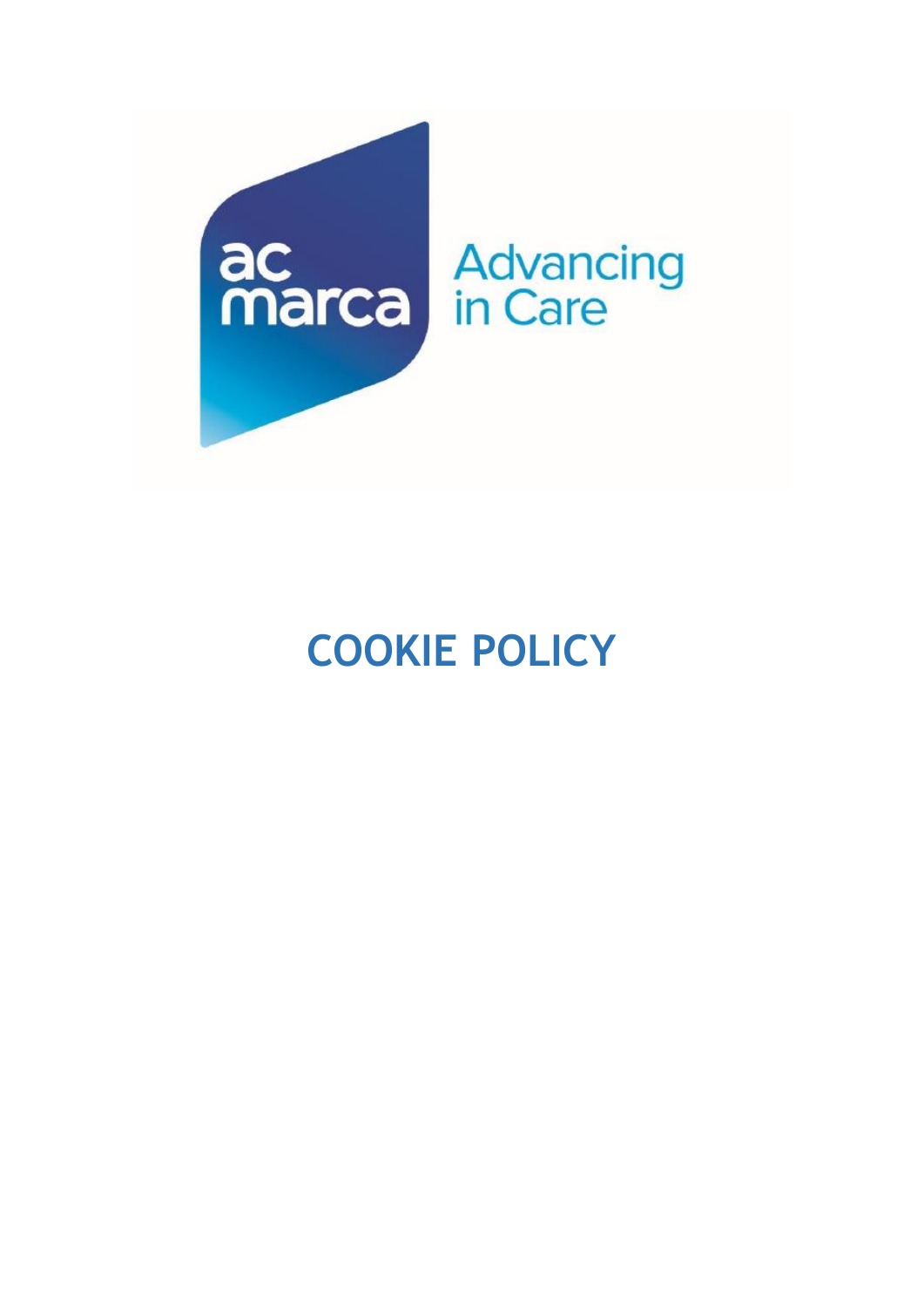#### **AC Marca cookie policy**

All of the websites owned by AC Marca use own cookies or those of collaborating companies to improve and optimize the user experience.

Cookies on our websites are used to provide social media functions and analyze traffic. We also share information on how you use the website with our social media, advertising and web analytics partners, who may combine it with other information that you have provided or that they have collected from your use of their services.

By browsing our websites, we understand that you consent to the use of cookies as set out in this AC Marca Cookie Policy.

#### **What is a cookie?**

A cookie is a small file that is stored on your computer. Cookies helps us to improve the quality of our website by telling us which pages our users find useful and which they do not.

Cookies are essential for the functioning of the internet; they provide countless advantages to interactive services and facilitate website browsing and usability. Please note that cookies cannot damage your computer.

The information below may help you to understand the different types of cookie:

- **Session cookies**: these are temporary cookies that are temporarily stored in your browser's cookie file until you leave the website. They are never stored on your hard drive. Information from these cookies is used to analyze traffic patterns on the web. In the long term, this allows us to provide a better experience to improve website content and use.
- **Persistent cookies**: these are stored on your hard drive and our website reads them every time you visit our page again. Persistent cookies have a specific expiry date. After that date they stop working. We use them primarily to make online purchasing easier and for registration and language preferences.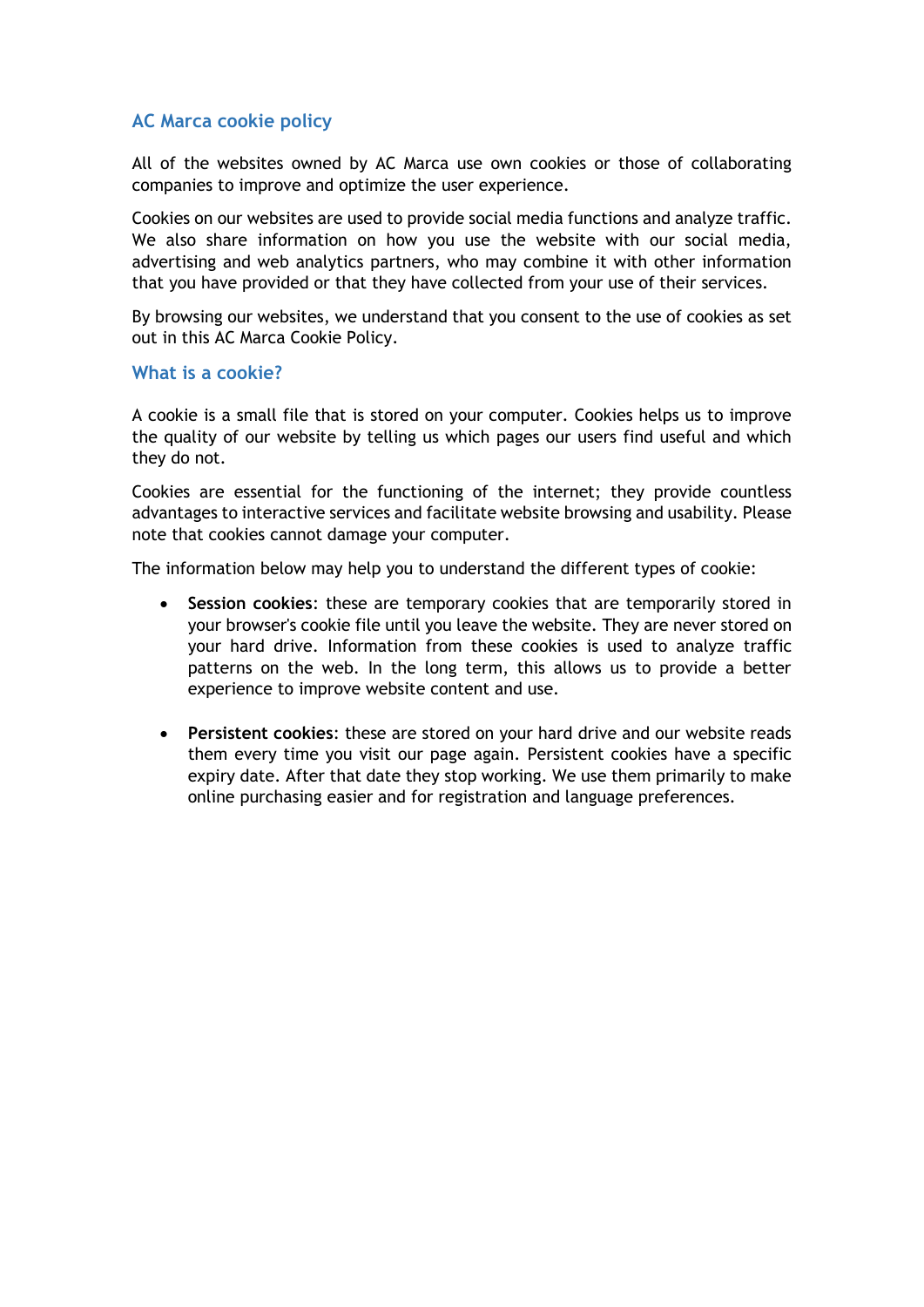## **List and description of cookies used on this website**

# **NECESSARY (2)**

| <b>Name</b>   | <b>Provider</b> | <b>Purpose</b>                                                                | <b>Expiry</b> | Type        |
|---------------|-----------------|-------------------------------------------------------------------------------|---------------|-------------|
| CookieConsent | Cookiebot       | Stores the user's cookie consent<br>status for the current domain.            | 1 year        | <b>HTTP</b> |
| $has$ is      | acmarca.com     | Registers whether or not the user has<br>activated JavaScript in the browser. | Session       | <b>HTTP</b> |

# **STATISTICS (3)**

| <b>Name</b>    | <b>Provider</b> | <b>Purpose</b>                                                                                                | <b>Expiry</b> | Type        |
|----------------|-----------------|---------------------------------------------------------------------------------------------------------------|---------------|-------------|
| $\mathsf{g}$ a | acmarca.com     | Registers a unique ID that is used to generate<br>statistical data about how the visitor uses the<br>website. | 2 years       | <b>HTTP</b> |
| _gat           | acmarca.com     | Used by Google Analytics to throttle request rate.                                                            | 1 day         | <b>HTTP</b> |
| _gid           | acmarca.com     | Registers a unique ID that is used to generate<br>statistical data about how the visitor uses the<br>website. | 1 day         | <b>HTTP</b> |

#### **Complementary guarantees and cookie management**

As an additional guarantee to those described above, you may have to accept cookies when installing or updating your browser. You can withdraw this acceptance at any time using the content and privacy settings.

Many browsers have a private browsing feature, which means that cookies are always deleted after your visit. The private browsing function has different names according to the browser.

Below is a list of the most common browsers and the names they use for private browsing:

Internet Explorer 8 and higher: InPrivate

Safari 7 and higher: private browsing

Opera 26 and higher: private browsing

Firefox 34 and higher: private browsing

Google Chrome 39 and higher: incognito